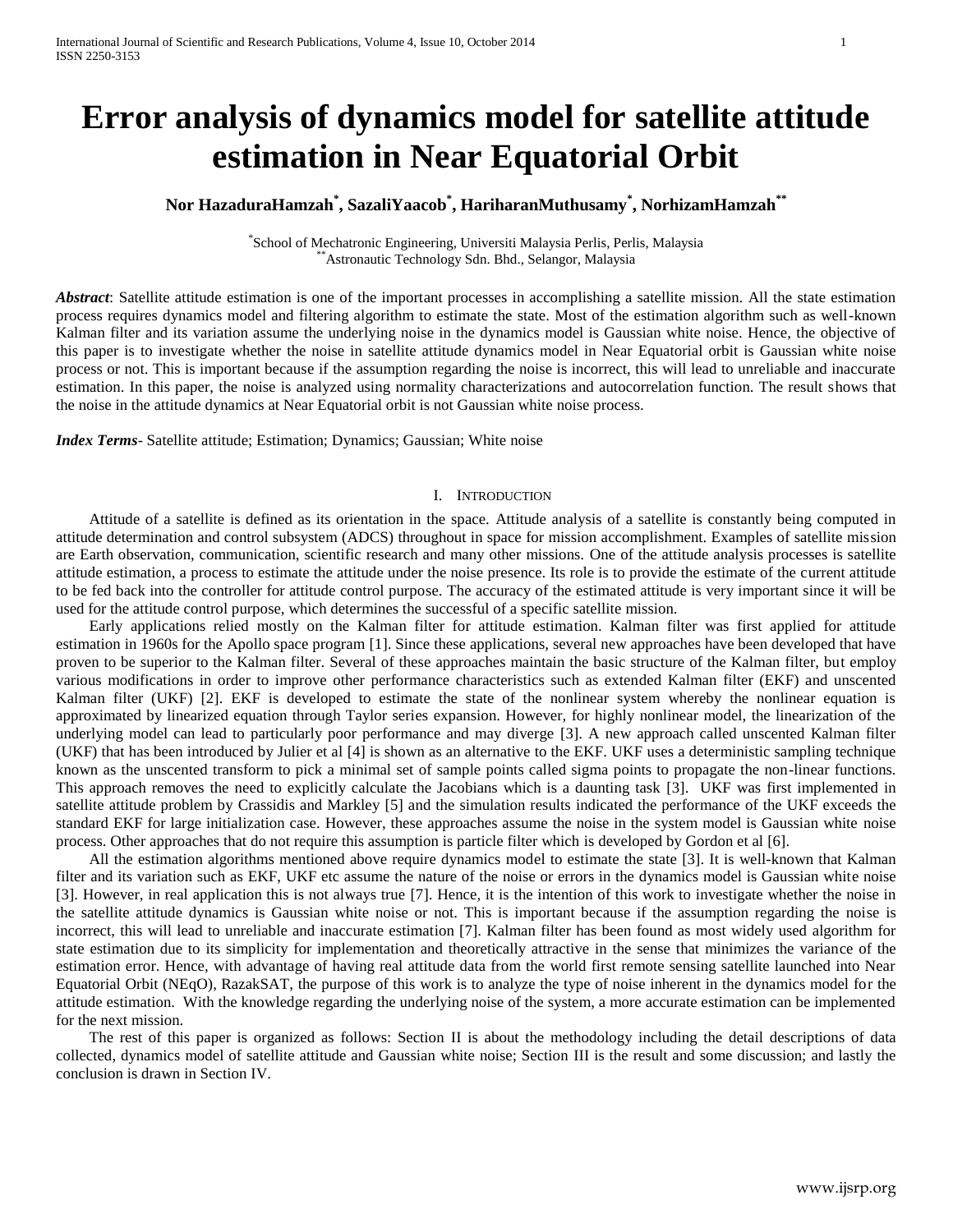### II. METHODOLOGY

#### *A. Data of RazakSAT*

RazakSAT is a Malaysian satellite and was successfully launched in 2009. It is the world first remote sensing satellite launched into Near Equatorial Orbit (NEqO) at 685 km altitude and 9 degrees inclination. It is a small satellite with mass of 180 kg. RazakSAT's mission was carrying a high resolution camera to provide images of Malaysia that can be applied to land management, resource development and forestry [8].Figure 1 shows the structure of RazakSAT.



Figure 1: Structure of RazakSAT

RazakSAT was in normal sun pointing mode most of the times for maximum power generation and attitude maneuvers are required for the imaging mode as shown in Figure 2.



Figure 2: Operation modes of RazakSAT

During this mode operation, the angular velocity of the satellite is intended to be zero so that all its three solar panels face towards the sun for maximum power tracking. However the satellite is exposed to the environmental space disturbances that disturb its equilibrium state. The environmental space disturbances could arise from gravity gradient, aerodynamic, Earth magnetic, solar radiation pressure, etc. In practice, the angular velocity is measured by gyroscopes, and the measurement is feedback to the controller and hence input the commanded control torque to the actuator so that the actuator will counteract the exerted disturbances.

The data used in this work is during sun pointing mode about six consecutive orbits. The orbital rate of RazakSAT is 97 minutes per orbit. The data was provided by Astronautic Technology SdnBhd (ATSB), the Malaysian company that responsible for RazakSAT's mission.

### *B. Dynamics model of satellite attitude*

The mathematical model of satellite attitude dynamics is given by Euler moment equation [9]

$$
I\dot{\omega} + \omega \times I\omega = T \tag{1}
$$

with  $I = diag[I_x, I_y, I_z]$ ,  $\dot{\omega} = [\dot{\omega}_x, \dot{\omega}_y, \dot{\omega}_z]$ ,  $\omega = [\omega_x, \omega_y, \omega_z]$ ,  $T = [T_x, T_y, T_z]$  represent satellite's moment of inertia, angular acceleration, angular velocity and total external torque respectively.

From the theory of differential equation, a system will remain in its equilibrium state unless external inputs, *T* exerted on the system and disturb the motion. In RazakSAT case during sun tracking mode, the angular velocity  $\omega$  is intended to be zero and it will remain in its equilibrium state unless the disturbance torque disturb its motion. Hence it the intention of this work to analyze the disturbance torque that exerted on RazakSAT using the obtained angular velocity data.

# *C. Gaussian white noise*

In this paper, the disturbances which represent the noise are analyzed whether they are Gaussian white noise or not. This is because if the underlying noise is not Gaussian white noise process, but the filtering designer insists to use Kalman filter due to its simplicity for implementation, this will lead to the inaccurate or unreliable estimation.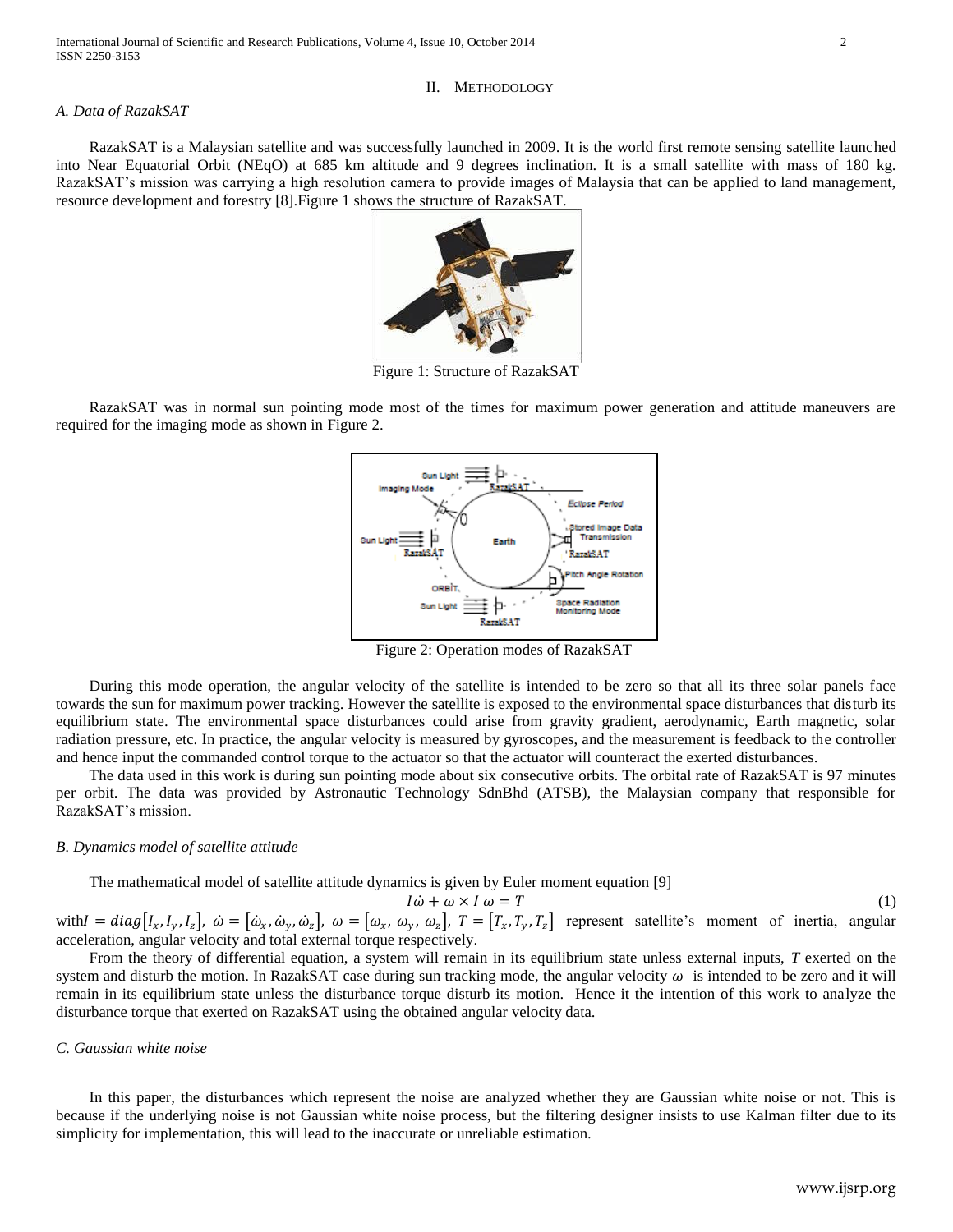International Journal of Scientific and Research Publications, Volume 4, Issue 10, October 2014 3 ISSN 2250-3153

Gaussian or normal distribution is always being assumed as the underlying model in many applications such as engineering and economics areas. A Gaussian distribution is symmetric and bell-shaped. There are several techniques to assess the normal distribution of the data such as through a normality test, histogram plot, or normal probability plot (some refer as Normal Q-Q plot).

While, a process is called a white noise process if it is serially uncorrelated [10]. To test whether the data series is white or not is by using autocorrelation. For a given time series  $\{x_1, x_2, ..., x_n\}$  the autocorrelation function,  $\rho_k$  is defined as [10]

$$
\rho_k = \frac{\text{Cov}(x_i, x_{i+k})}{\sqrt{\text{Var}(x_i)}\sqrt{\text{Var}(x_{i+k})}}, \quad k = 1, 2, 3, \dots
$$
\n<sup>(2)</sup>

It is white noise process if autocorrelation values are near zero statistically [3] which show there is no correlation between the series.Autocorrelation function of a data series can be computed and plotted with aid of SPSS or Minitab software.

#### III. RESULT AND DISCUSSION

Figure 3 shows the angular velocity measurements of RazakSAT during sun tracking mode. Instead of having zero values of angular velocity, some excitation of non-zero values are observed from the figure.



Figure 3: Angular velocity of RazakSAT during sun tracking mode for (a) X-axis, (b) Y-axis, (c) Z-axis.

In this work, Kolmogrov-Smirnov test is used to test for normality of the disturbance. The result of the test is shown in Table 1. From the table, the Sig. value is less than 0.05 for each axis, suggesting non-normality of the distribution.

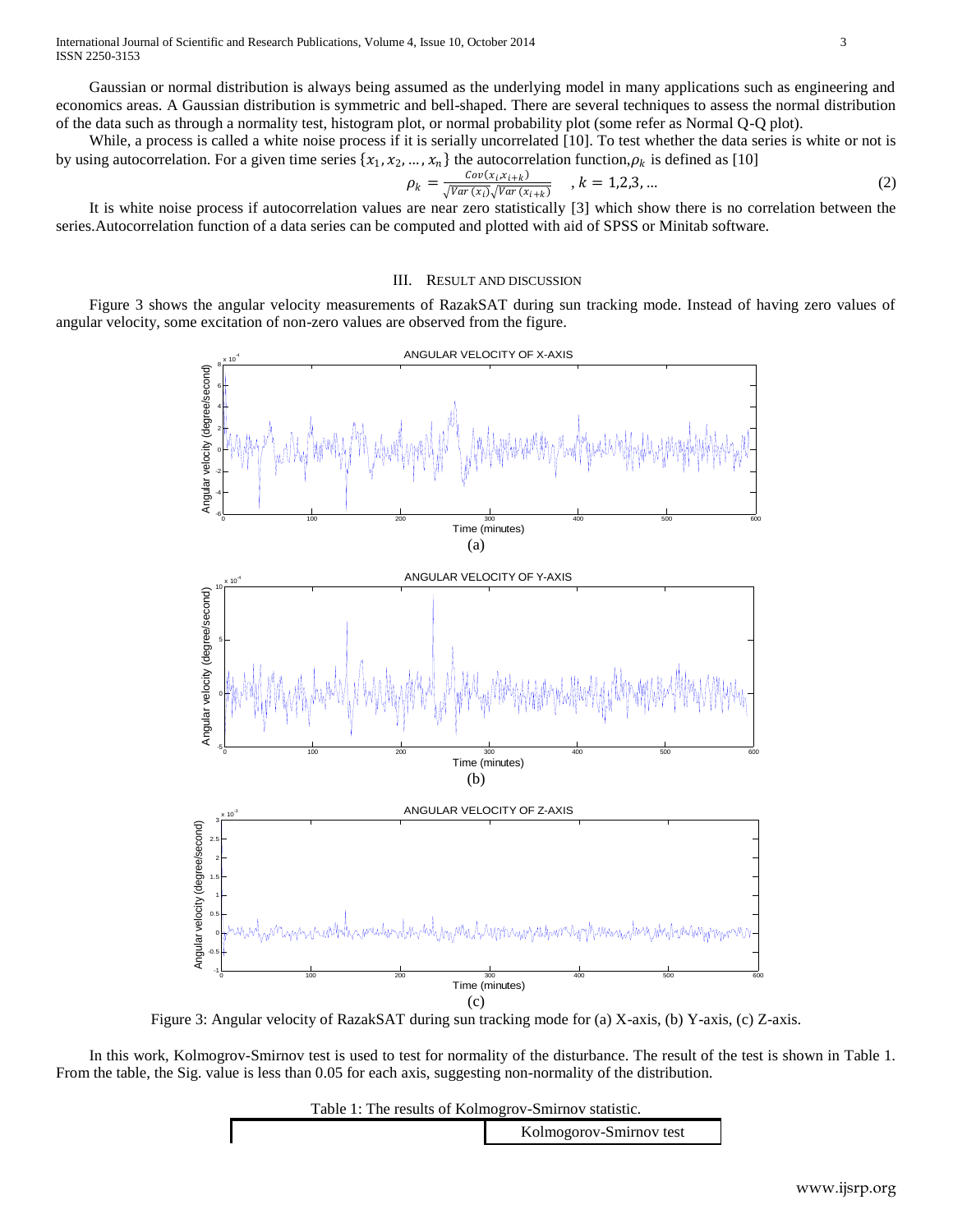|                         | <b>Statistic</b> | df  | Sig. |
|-------------------------|------------------|-----|------|
| Angular velocity X-axis | .263             | 594 | .000 |
| Angular velocity Y-axis | .417             | 594 | .000 |
| Angular velocity Z-axis | .448             | 594 | .000 |

The actual shape of the distribution for each axis can be seen in the histogram plot in Figure 4. For all axes, the disturbances appear to be non-normal distributed. This is also supported by an inspection of the normal probability plots (labeled as Normal Q-Q Plots) in Figure 5. In these plots the observed value for each axis is plotted against the expected value from the normal distribution. A reasonably straight line suggests a normal distribution. However in the plot for each axis they do not lie along the straight line, hence suggest the disturbances do not follow Gaussian distribution.



Figure 4: Histogram plot of the angular velocity (a) X-axis, (b) Y-axis, (c) Z-axis.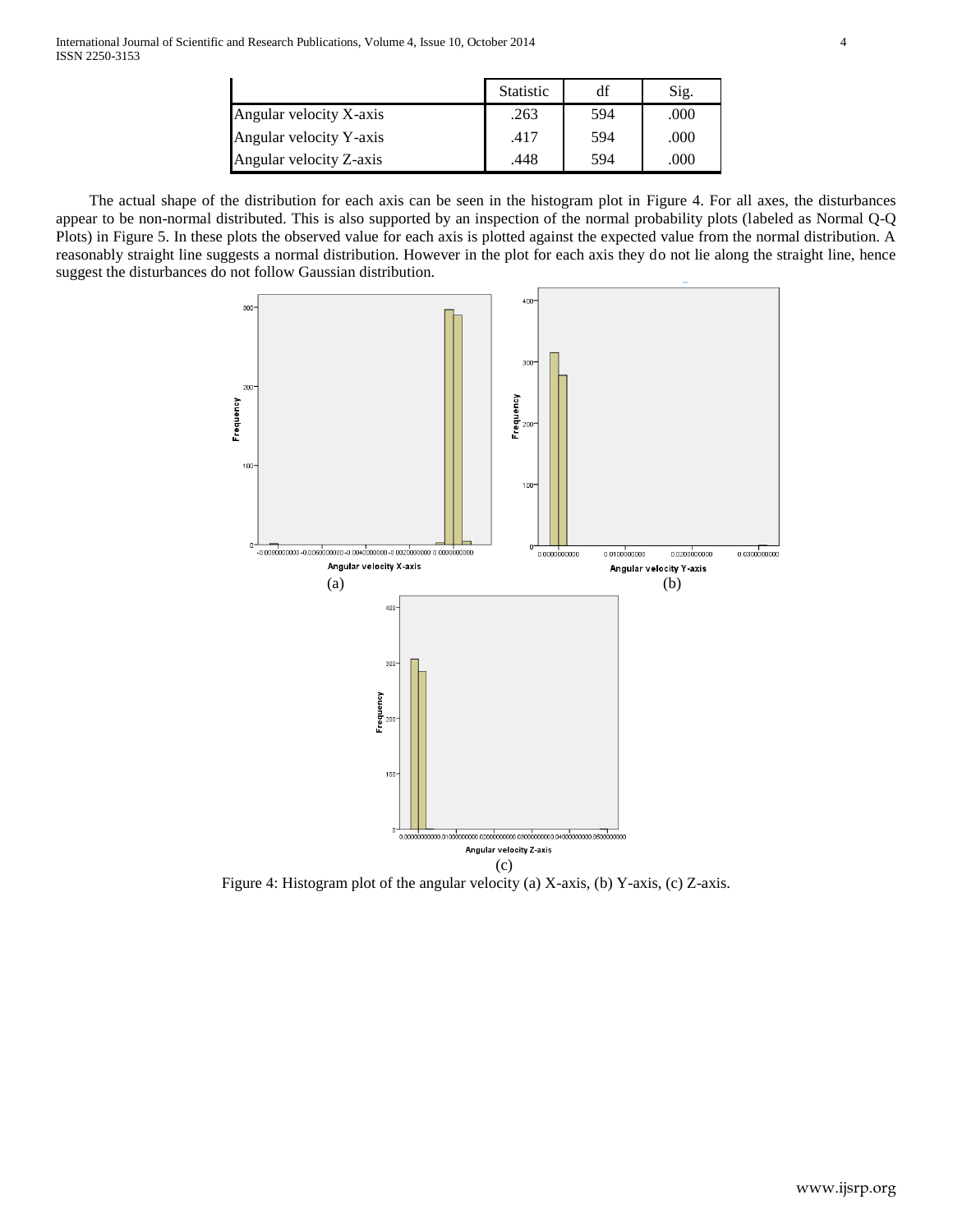

(c)

Figure 5: Normal Q-Q plot of the angular velocity (a) X-axis, (b) Y-axis, (c) Z-axis..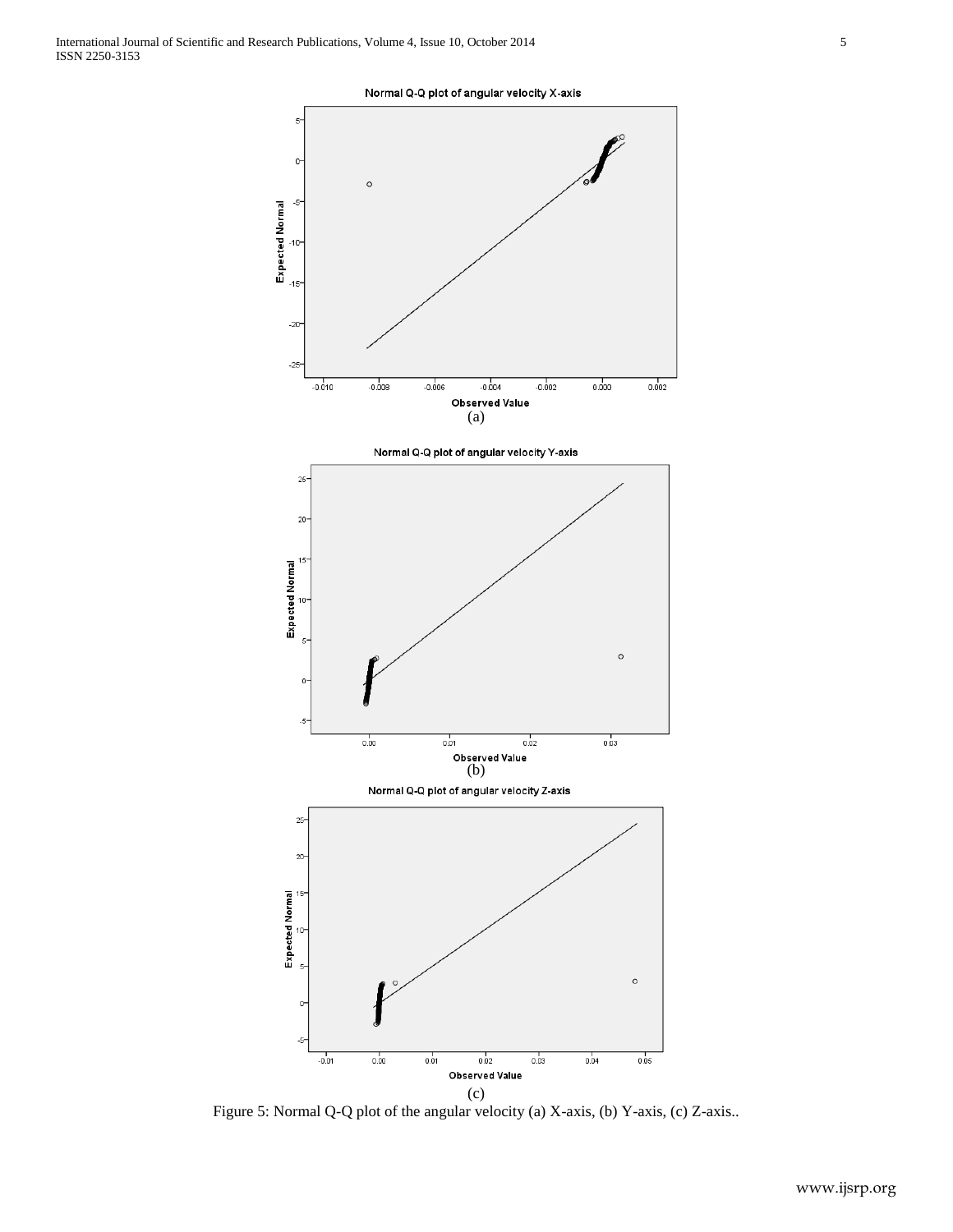While the whiteness or randomness of the disturbance is assessed using autocorrelation function. The plot of autocorrelation function is shown in Figure 6. The figures show that most of the autocorrelation values lie in the rectangular dashed box, hence it can be said that all autocorrelation are approximately zeroat95% confidenceinterval. It is concluded that the dynamics model noise is random white noise process.

![](_page_5_Figure_2.jpeg)

Figure 6: Autocorrelation function plot of angular velocity (a) X-axis, (b) Y-axis, (c) Z-axis.

#### IV. CONCLUSION

In this paper, the type of noise in dynamics model for satellite attitude estimation problem is investigated using real attitude data of Malaysian satellite. The mathematical model for satellite attitude dynamics has been presented and analysis of the error or noise has been assessed using normality characterizations and autocorrelation function. The results show that the noise in the satellite attitude dynamics model is not Gaussian white noise process. As implication, if Kalman filter is used in the ADCS for estimation algorithm, the estimation is not performing in optimal fashion because the assumption regarding the noise in the process is incorrect. Hence, for subsequent work a study on suitable filter which does not assume the underlying noise is Gaussian white noise is required.

#### ACKNOWLEDGMENT

The authors would like to thank Astronautic Technology (M) Sdn. Bhd., Malaysia who provides some information and advices for this work. We also gratefully acknowledge and thank the Ministry of Higher Education (MOHE) for providing the financial support under Exploratory Research Grant Scheme (ERGS).

#### **REFERENCES**

- [1] M. S. Grewal and A. P. Andrews, "Applications of Kalman filtering in aerospace 1960 to the present," *IEEE Control Systems Magazine,* pp. 69-78, 2010.
- [2] F. L. Markley, J. L. Crassidis, and Y. Cheng, "Nonlinear Attitude Filtering Methods," in *AIAA Guidance, Navigation and Control* Greenbelt: NASA Goddard Space Flight Center, 2005.
- [3] J. L. Crassidis and J. L. Junkins, *Optimal Estimation of Dynamic Systems*. Boca Raton: CRC Press, 2004.

[4] S. J. Julier, J. K. Uhlmann, and H. F. Durrant-Whyte, "A new approach for filtering nonlinear systems " *Proceeding of American Control Conference,* pp. 1628-1632, 1995.

- [5] J. L. Crassidis and F. L. Markley, "Unscented filtering for spacecraft attitude estimation.," *AIAA Journal on Guidance, Control and Dynamics.,* 2003.
- [6] N. J. Gordon, D. J. Salmond, and A. F. M. Smith, "Novel approach to nonlinear/non-Gaussian Bayesian state estimation," *IEE Proceedings F,* vol. 140, pp. 107-113, 1993.
- [7] B. Ristic, S. Arulampalam, and N. Gordon, *Beyond the Kalman Filter: Particle Filter for Tracking Applications.* . Boston: Artech House., 2004.
- [8] A. S. Arshad, S. A. S. Omar, and H. M. Nasir, *RazakSAT Concept, Design and Development.* Kuala Lumpur: Astronautic Technology (M) Sdn. Bhd., 2004.
- [9] M. J. Sidi, *Spacecraft Dynamics and Control: A Practical Engineering Approach*: Cambridge University Press, 2000. [10] W. W. S. Wei, *Time Series Analysis: Univariate and Multivariate Methods.* Redwood City, California: Addison-Wesley., 1990.